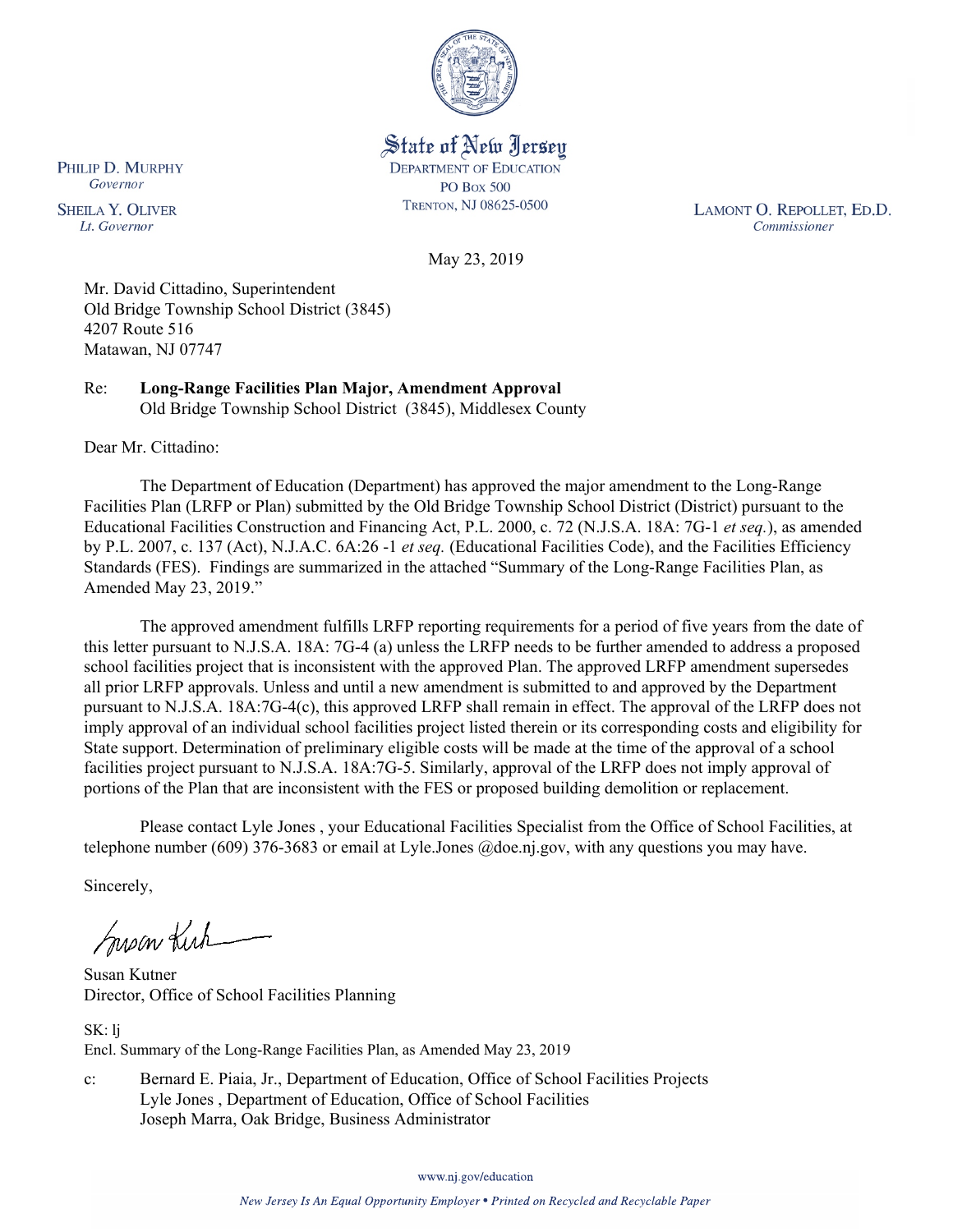# **Oak Bridge School District (3845) Summary of the Long-Range Facilities Plan, as Amended May 23, 2019**

The Department of Education (Department) has completed its review of the major amendment to the Long-Range Facilities Plan (LRFP or Plan) submitted by the Oak Bridge School District (District) pursuant to the Educational Facilities Construction and Financing Act, P.L. 2000, c. 72 (N.J.S.A. 18A: 7G-1 *et seq.*), as amended by P.L. 2007, c. 137 (Act), N.J.A.C. 6A:26-1 et seq. (Educational Facilities Code), and the Facilities Efficiency Standards (FES).

The following provides a summary of the District's approved amended LRFP. The summary is based on the standards set forth in the Act, the Educational Facilities Code, the FES, District-reported information in the Department's LRFP reporting system, and supporting documentation. The referenced reports in *italic* text are standard reports available on the Department's LRFP website.

### **1. Inventory Overview**

The District provides services for students in grades K-12 and is classified as a Regular Operating District (ROD) for funding purposes.

The District identified existing and proposed schools, sites, buildings, rooms, and site amenities in its LRFP. Table 1 lists the number of existing and proposed district schools, sites, and buildings. Detailed information can be found in the *School Asset Inventory Report* and the *Site Asset Inventory Report.*

**As directed by the Department, school facilities projects that have received initial approval by the Department and have been approved by the voters, if applicable, are represented as "existing" in the LRFP.** Approved projects that include new construction and/or the reconfiguration/reassignment of existing program space are as follows: n/a.

# **Table 1: Number of Schools, School Buildings, and Sites**

|                                              | <b>Existing</b> | <b>Proposed</b> |
|----------------------------------------------|-----------------|-----------------|
| Number of Schools (assigned DOE school code) | 16              | 15              |
| Number of School Buildings <sup>1</sup>      | 17              | 16              |
| Number of Non-School Buildings <sup>2</sup>  |                 |                 |
| Number of Vacant Buildings                   |                 |                 |
| Number of Sites                              |                 | 16              |

*1 Includes district-owned buildings and long-term leases serving students in district-operated programs 2 Includes occupied district-owned buildings not associated with a school, such as administrative or utility buildings*

Based on the existing facilities inventory submitted by the District:

- Schools using leased buildings (short or long-term):  $n/a$
- Schools using temporary classroom units (TCUs), excluding TCUs supporting construction: n/a
- Vacant/unassigned school buildings: Cheesequake Elementary School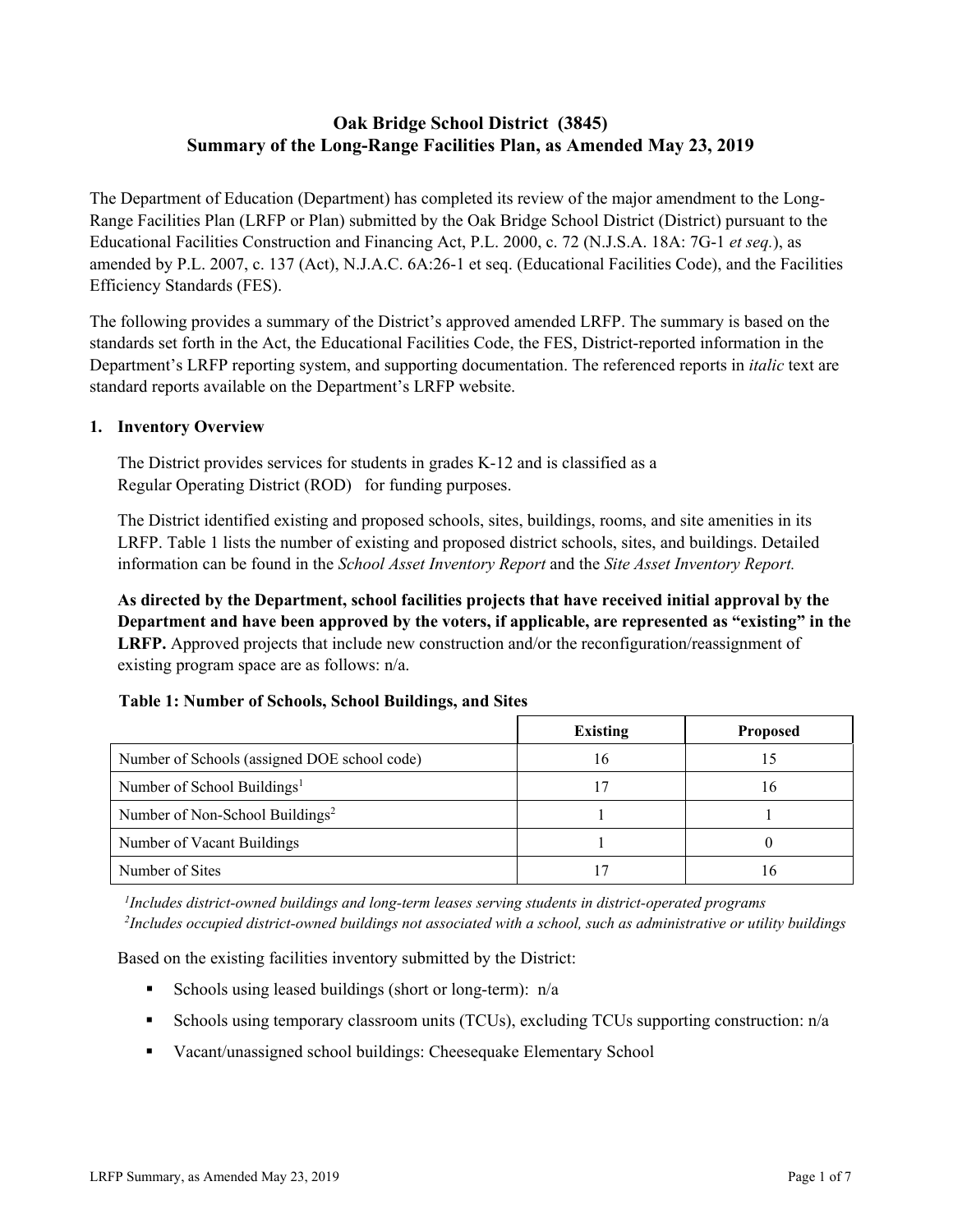**FINDINGS** The Department has determined that the proposed inventory is adequate for approval of the District's LRFP amendment. However, the LRFP determination does not imply approval of an individual school facilities project listed within the LRFP; the District must submit individual project applications for project approval.

# **2. District Enrollments**

The District determined the number of students, or "proposed enrollments," to be accommodated for LRFP planning purposes on a district-wide basis and in each school.

The Department minimally requires the submission of a standard cohort-survival projection. The cohortsurvival method projection method forecasts future students based upon the survival of the existing student population as it moves from grade to grade. A survival ratio of less than 1.00 indicates a loss of students, while a survival ratio of more than 1.00 indicates the class size is increasing. For example, if a survival ratio tracking first to second grade is computed to be 1.05, the grade size is increasing by 5% from one year to the next. The cohort-survival projection methodology works well for communities with stable demographic conditions. Atypical events impacting housing or enrollments, such as an economic downturn that halts new housing construction or the opening of a charter or private school, typically makes a cohort-survival projection less reliable.

#### **Proposed enrollments are based on a standard cohort-survival enrollment projection.**

Adequate supporting documentation was submitted to the Department to justify the proposed enrollments. Table 2 provides a comparison of existing and projected enrollments. All totals include special education students.

| <b>Grades</b>                | <b>Existing Enrollments</b><br>2018-2019 | <b>District Proposed Enrollments</b><br>2023-2024 |
|------------------------------|------------------------------------------|---------------------------------------------------|
| PK (excl. private providers) |                                          |                                                   |
| Grades K-5                   | 3690                                     | 2849                                              |
| Grades 6-8                   | 2014                                     | 1822                                              |
| Grades 9-12                  | 2824                                     | 2507                                              |
| Totals K-12                  | 8528                                     | 7178                                              |

#### **Table 2: Enrollments**

**FINDINGS** The Department has determined the District's proposed enrollments to be acceptable for approval of the District's LRFP amendment. The Department will require a current enrollment projection at the time an application for a school facilities project is submitted incorporating the District's most recent enrollments in order to verify that the LRFP's planned capacity is appropriate for the updated enrollments.

# **3. District Practices Capacity**

Based on information provided in the room inventories, *District Practices Capacity* was calculated for each school building to determine whether adequate capacity is proposed for the projected enrollments based on district scheduling and class size practices. The capacity totals assume instructional buildings can be fully utilized regardless of school sending areas, transportation, and other operational issues. The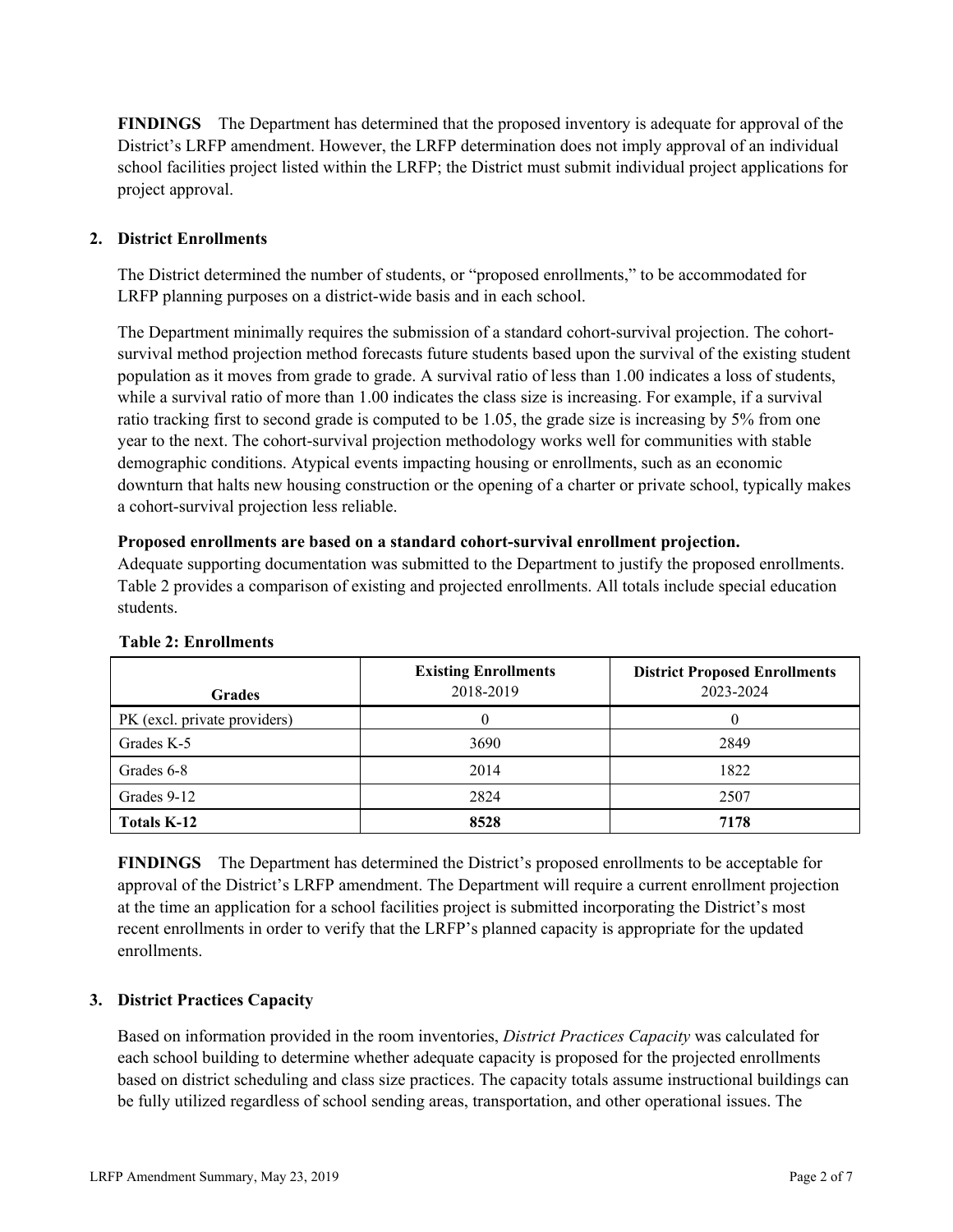calculations only consider district-owned buildings and long-term leases; short term leases and temporary buildings are excluded. A capacity utilization factor of 90% for classrooms serving grades K-8 and 85% for classrooms serving grades 9-12 is applied in accordance with the FES. No capacity utilization factor is applied to preschool classrooms.

In certain cases, districts may achieve adequate District Practices Capacity to accommodate enrollments but provide inadequate square feet per student in accordance with the FES, resulting in educational adequacy issues and "Unhoused Students." Unhoused students are considered in the "Functional Capacity" calculations used to determine potential State support for school facilities projects and are analyzed in Section 4.

Table 3 provides a summary of proposed enrollments and existing and proposed District-wide capacities. Detailed information can be found in the LRFP website reports titled *FES and District Practices Capacity Report, Existing Rooms Inventory Report, and Proposed Rooms Inventory Report.*

| <b>Grades</b>          | <b>Proposed</b><br><b>Enrollments</b> | <b>Existing</b><br><b>District</b><br><b>Practices</b><br>Capacity | <b>Existing</b><br>Deviation* | <b>Proposed</b><br><b>District</b><br><b>Practices</b><br>Capacity | <b>Proposed</b><br>Deviation* |
|------------------------|---------------------------------------|--------------------------------------------------------------------|-------------------------------|--------------------------------------------------------------------|-------------------------------|
| Preschool (PK)         | 0                                     | 0                                                                  | 0                             | $\theta$                                                           |                               |
| Elementary $(K-5)$     | 2.849                                 | 4,915.80                                                           | 2,066.80                      | 4,761.00                                                           | 1,912.00                      |
| Middle $(6-8)$         | 1,822                                 | 2.464.40                                                           | 642.40                        | 2.464.40                                                           | 643.40                        |
| $High (9-12)$          | 2,507                                 | 3,304.80                                                           | 797.80                        | 3,304.80                                                           | 797.80                        |
| <b>District Totals</b> | 7,178                                 | 10,685.00                                                          | 3507.00                       | 10,530.20                                                          | 3,353.20                      |

**Table 3: District Practices Capacity Analysis**

*\* Positive numbers signify surplus capacity; negative numbers signify inadequate capacity. Negative values for District Practices capacity are acceptable for approval if proposed enrollments do not exceed 100% capacity utilization.*

Considerations:

- Based on the proposed enrollments and existing room inventories, the District is projected to have inadequate capacity for the following grade groups, assuming all school buildings can be fully utilized: n/a
- Adequate justification has been provided by the District if the proposed capacity for a school significantly deviates from the proposed enrollments. Generally, surplus capacity is acceptable for LRFP approval if additional capacity is not proposed through new construction.

**FINDINGS**The Department has determined that proposed District capacity, in accordance with the proposed enrollments, is adequate for approval of the District's LRFP amendment. The Department will require a current enrollment projection at the time an application for a school facilities project is submitted, incorporating the District's most recent Fall Enrollment Report, in order to verify that the LRFP's planned capacity meets the District's updated enrollments.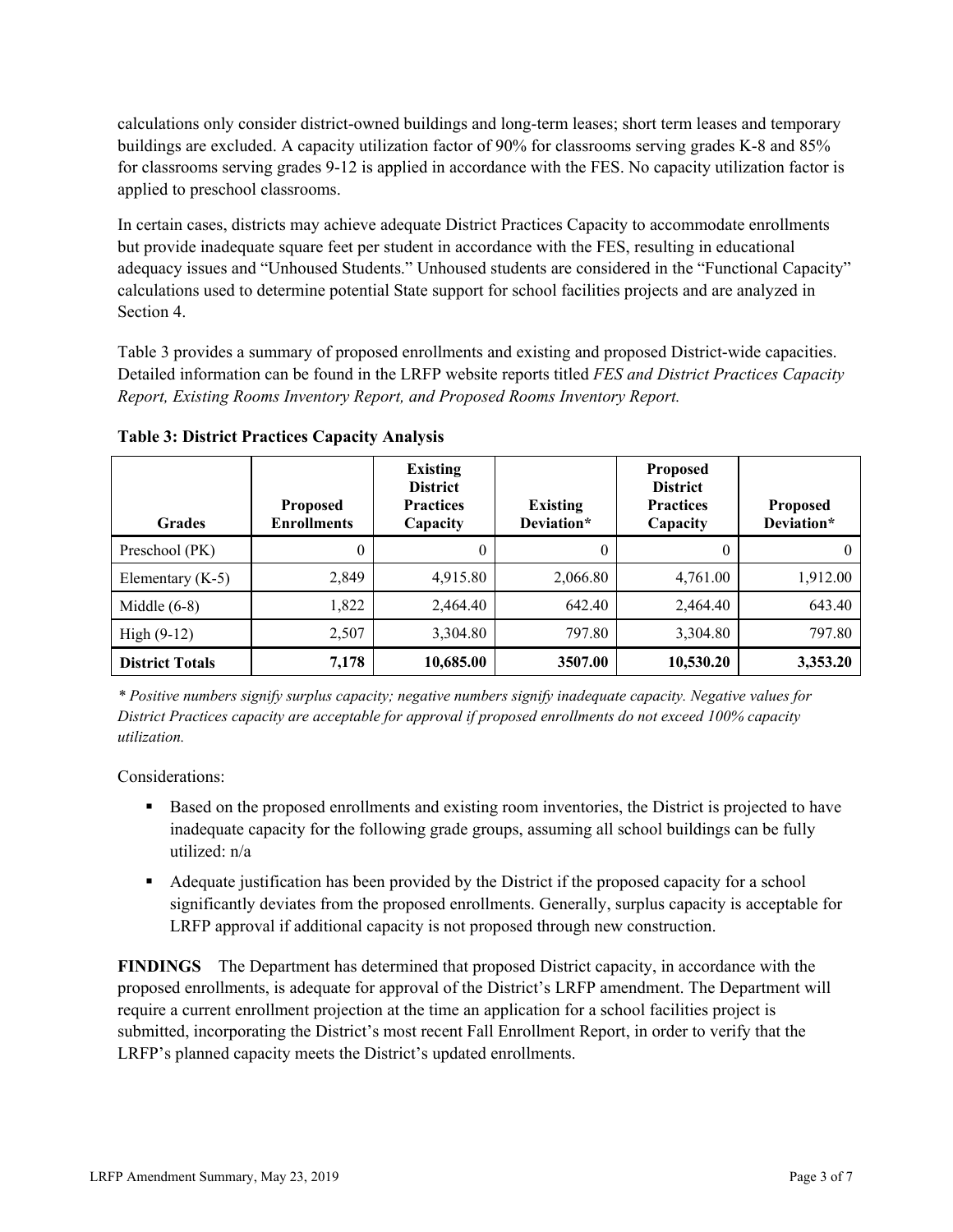### **4. Functional Capacity and Unhoused Students**

*Functional Capacity* was calculated and compared to the proposed enrollments to provide a preliminary estimate of Unhoused Students and new construction funding eligibility.

*Functional Capacity* is the adjusted gross square footage of a school building *(total gross square feet minus excluded space)* divided by the minimum area allowance per full-time equivalent student for the grade level contained therein. *Unhoused Students* is the number of students projected to be enrolled in the District that exceeds the Functional Capacity of the District's schools pursuant to N.J.A.C. 6A:26-2.2(c). *Excluded Square Feet* includes (1) square footage exceeding the FES for any pre-kindergarten, kindergarten, general education, or self-contained special education classroom; (2) grossing factor square footage *(corridors, stairs, mechanical rooms, etc.)* that exceeds the FES allowance, and (3) square feet proposed to be demolished or discontinued from use. Excluded square feet may be revised during the review process for individual school facilities projects.

Table 4 provides a preliminary assessment of the Functional Capacity, Unhoused Students, and Estimated Maximum Approved Area for each FES grade group. The calculations exclude temporary facilities and short-term leased buildings. School buildings proposed for whole or partial demolition or reassignment to a non-school use are excluded from the calculations pending project application review. If a building is proposed to be reassigned to a different school, the square footage is applied to the proposed grades after reassignment. Buildings that are not assigned to a school are excluded from the calculations. Detailed information concerning the calculations can be found in the *Functional Capacity and Unhoused Students Report* and the *Excluded Square Footage Report.*

|                                              | PK       | $K-5$    | $6 - 8$  | $9-12$   | <b>Total</b> |
|----------------------------------------------|----------|----------|----------|----------|--------------|
| Proposed Enrollments                         | 0        | 2849     | 1882     | 2507     | 7178         |
| FES Area Allowance (SF/student)              | 125.00   | 125.00   | 134.00   | 151.00   |              |
| <b>Prior to Completion of Proposed Work:</b> |          |          |          |          |              |
| <b>Existing Gross Square Feet</b>            | 0        | 470,068  | 349,766  | 433,188  | 1,253,022    |
| Adjusted Gross Square Feet                   | $\theta$ | 443,527  | 340,961  | 421,982  | 1,206,470    |
| Adjusted Functional Capacity                 | 0        | 3,548.21 | 2,544.48 | 2,794.59 |              |
| <b>Unhoused Students</b>                     | $\theta$ | 0.00     | 0.00     | 0.00     |              |
| Est. Max. Area for Unhoused Students         | 0        | 0.00     | 0.00     | 0.00     |              |
| <b>After Completion of Proposed Work:</b>    |          |          |          |          |              |
| Gross Square Feet                            | 0.00     | 463,339  | 349,766  | 433,188  | 1,246,293    |
| New Gross Square Feet                        | 0.00     | 0.00     | 0.00     | 0.00     | 0.00         |
| Adjusted Gross Square Feet                   | 0.00     | 443,527  | 340,961  | 421,982  | 1,206,470    |
| <b>Functional Capacity</b>                   | 0.00     | 3548.21  | 2544.48  | 2794.59  |              |
| Unhoused Students after Construction         | 0        | 0.00     | 0.00     | 0.00     |              |
| Est. Max. Area Remaining                     | $\theta$ | 0.00     | 0.00     | 0.00     |              |

**Table 4: Estimated Functional Capacity and Unhoused Students** 

Facilities used for non-instructional or non-educational purposes are ineligible for State support under the Act. However, projects for such facilities shall be reviewed by the Department to determine whether they are consistent with the District's LRFP and whether the facility, if it is to house students (full or part time)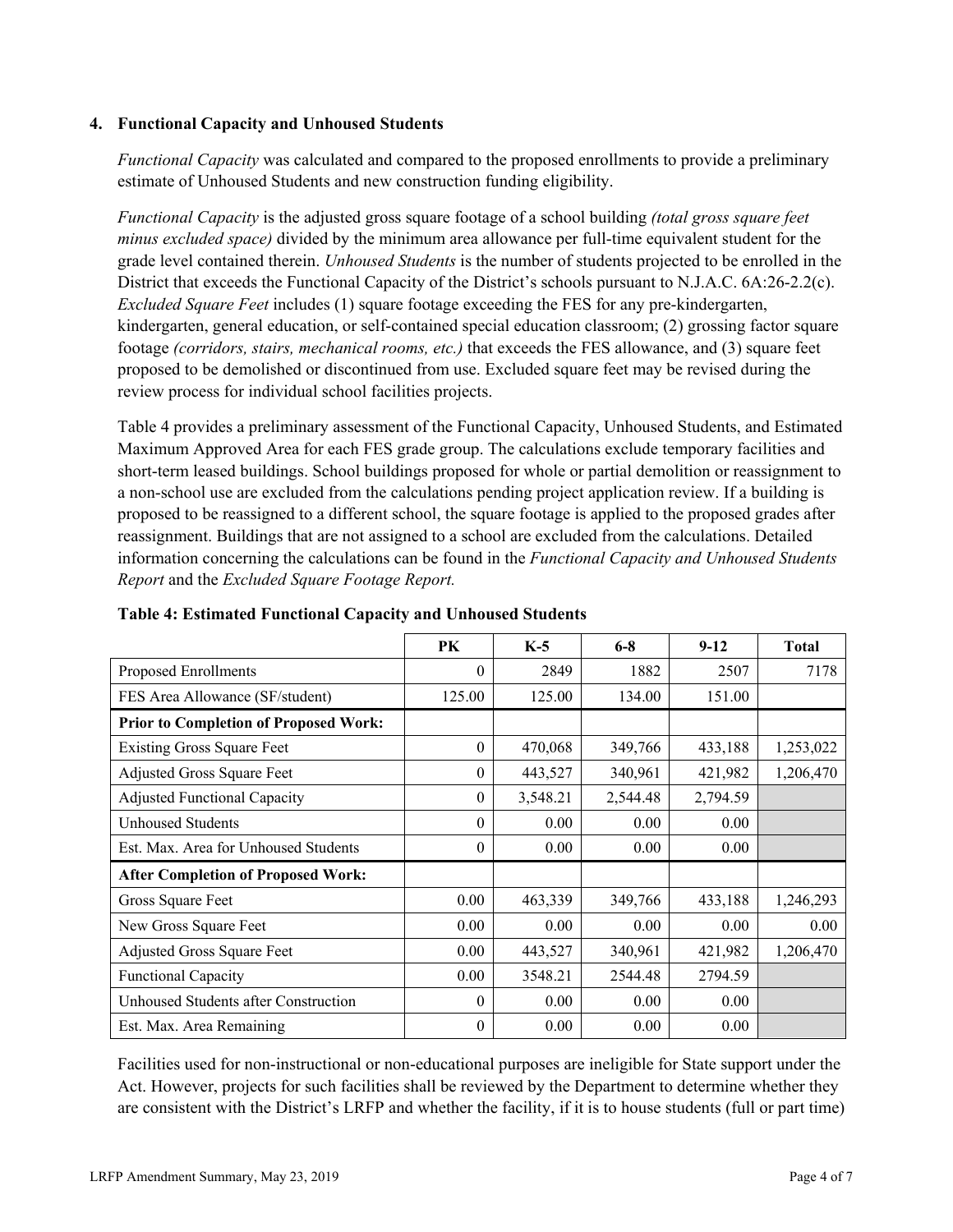conforms to educational adequacy requirements. These projects shall conform to all applicable statutes and regulations.

Estimated costs represented in the LRFP by the District are for capital planning purposes only. The estimates are not intended to represent preliminary eligible costs or final eligible costs of approved school facilities projects.

Considerations:

- The District does not have approved projects pending completion, as noted in Section 1, that impact the Functional Capacity calculations.
- The Functional Capacity calculations *exclude* square feet proposed for demolition or discontinuation for the following FES grade groups and school buildings pending a feasibility study and project review: Proposing to CLOSE Cheesequake Elementary .
- Based on the preliminary assessment, the District has Unhoused Students prior to the completion of proposed work for the following FES grade groups: n/a.
- New construction is proposed for the following FES grade groups:  $n/a$ .
- **Proposed new construction exceeds the estimated maximum area allowance for Unhoused** Students prior to the completion of the proposed work for the following grade groups: n/a .
- The District, based on the preliminary LRFP assessment, will not have Unhoused Students after completion of the proposed LRFP work. If the District is projected to have Unhoused Students, adequate justification has been provided to confirm educational adequacy in accordance with Section 6 of this determination.

**FINDINGS** Functional Capacity and Unhoused Students calculated in the LRFP are preliminary estimates. Preliminary Eligible Costs (PEC) and Final Eligible Costs (FEC) will be included in the review process for specific school facilities projects. A feasibility study undertaken by the District is required if building demolition or replacement is proposed per N.J.A.C. 6A:26-2.3(b)(10).

# **5. Proposed Work**

The District assessed program space, capacity, and physical plant deficiencies to determine corrective actions. Capital maintenance, or *"system actions,"* address physical plant deficiencies due to operational, building code, and /or life cycle issues. Inventory changes, or *"inventory actions,*" add, alter, or eliminate sites, site amenities, buildings, and/or rooms.

The Act (N.J.S.A. 18A:7G-7b) provides that all school facilities shall be deemed suitable for rehabilitation unless a pre-construction evaluation undertaken by the District demonstrates to the satisfaction of the Commissioner that the structure might pose a risk to the safety of the occupants even after rehabilitation or that rehabilitation is not cost-effective. Pursuant to N.J.A.C. 6A:26-2.3(b)(10), the Commissioner may identify school facilities for which new construction is proposed in lieu of rehabilitation for which it appears from the information presented that new construction is justified, provided, however, that for such school facilities so identified, the District must submit a feasibility study as part of the application for the specific school facilities project. The cost of each proposed building replacement is compared to the cost of additions or rehabilitation required to eliminate health and safety deficiencies and to achieve the District's programmatic model.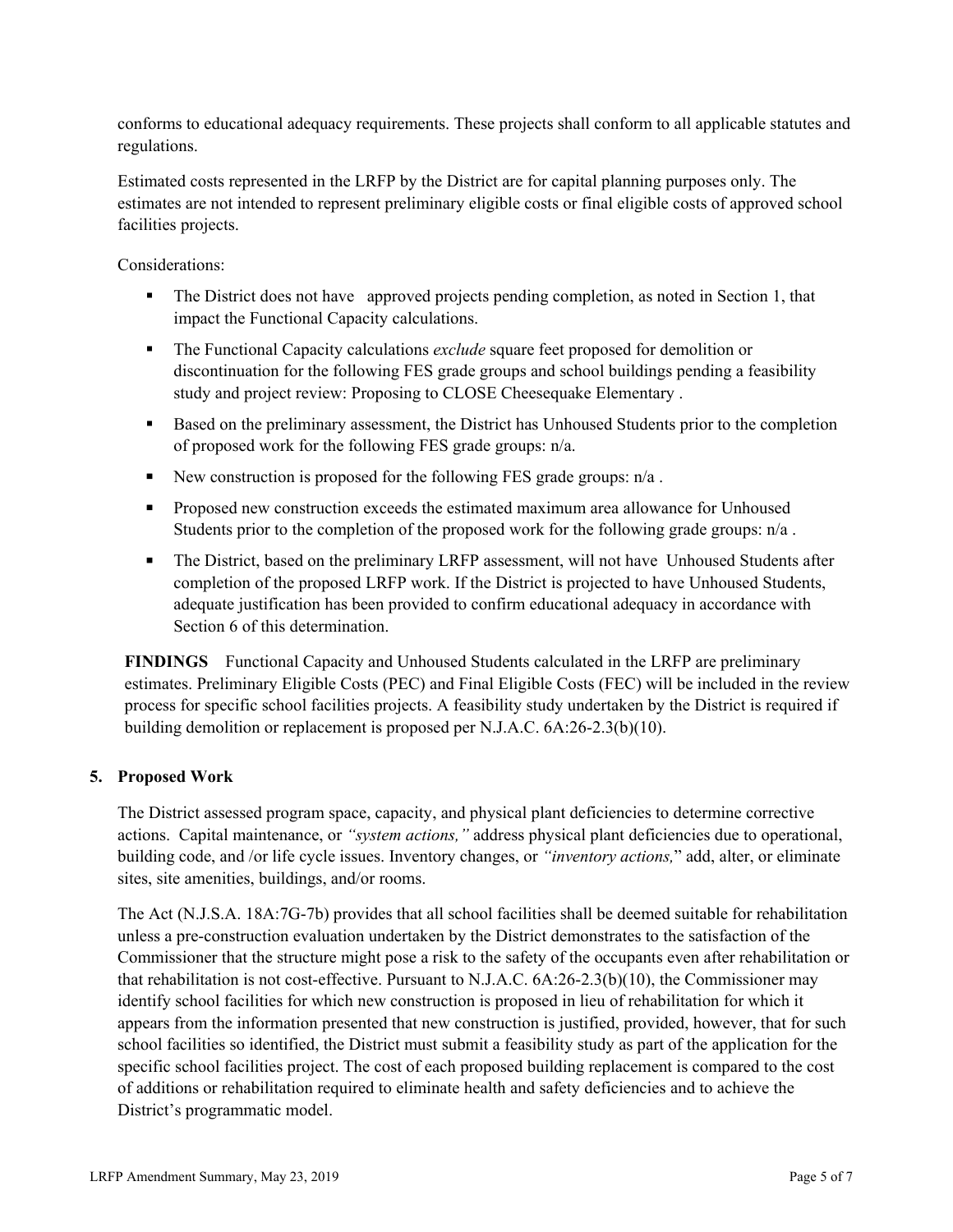Table 5 lists the scope of work proposed for each school based on the building(s) serving their student population. Detailed information can be found in the LRFP website reports titled *"School Asset Inventory," "LRFP Systems Actions Summary," and "LRFP Inventory Actions Summary."*

With the completion of the proposed work, the following schools are proposed to be eliminated: n/a; the following schools are proposed to be added: n/a.

| <b>Proposed Scope of Work</b>                                                                   | <b>Applicable Schools</b>   |
|-------------------------------------------------------------------------------------------------|-----------------------------|
| <b>Renovation only (no new construction)</b>                                                    |                             |
| System actions only (no inventory actions)                                                      | All active school buildings |
| Existing inventory actions only (no systems actions)                                            | n/a                         |
| Systems and inventory changes                                                                   | n/a                         |
| <b>New construction</b>                                                                         |                             |
| Building addition only (no systems or existing inventory actions)                               | n/a                         |
| Renovation and building addition (system, existing inventory,<br>and new construction actions): | n/a                         |
| New building on existing site                                                                   | n/a                         |
| New building on new or expanded site                                                            | n/a                         |
| Site and building disposal (in addition to above scopes)                                        |                             |
| Partial building demolition                                                                     | n/a                         |
| Whole building demolition                                                                       | n/a                         |
| Site and building disposal or discontinuation of use                                            | Cheesequake (105)           |

**Table 5. School Buildings – Proposed Scope of Work**

**FINDINGS** The Department has determined that the proposed work is adequate for approval of the District's LRFP amendment. However, Department approval of proposed work in the LRFP does not imply the District may proceed with a school facilities project. The District must submit individual project applications with cost estimates for Department project approval. Both school facilities project approval and other capital project review require consistency with the District's approved LRFP.

# **6. Proposed Room Inventories and the Facilities Efficiency Standards**

The District's proposed school buildings were evaluated to assess general educational adequacy in terms of compliance with the FES area allowance pursuant to N.J.A.C. 6A:26-2.2 and 2.3.

District schools are not proposed to provide less square feet per student than the FES after the completion of proposed work as indicated in Table 5.

**FINDINGS** The Department has determined that the District's proposed room inventories are adequate for LRFP approval. If school(s) are proposed to provide less square feet per student than the FES area allowance, the District has provided justification indicating that the educational adequacy of the facility will not be adversely affected and has been granted an FES waiver by the Department pending project submission and review. This determination does not include an assessment of eligible square feet for State support, which will be determined at the time an application for a specific school facilities project is